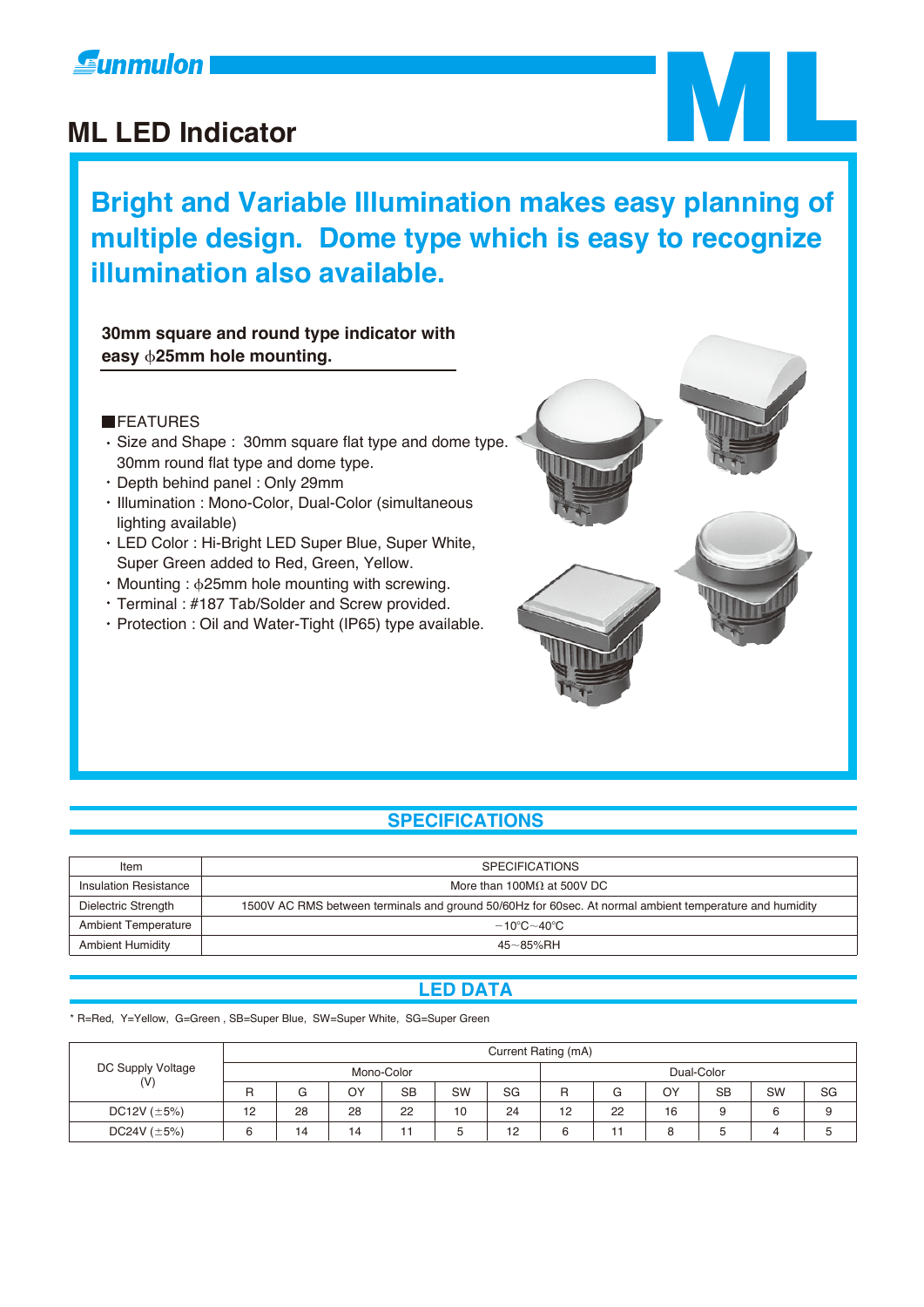# ML



**Sunmulon** 

 **DIMENSIONS**

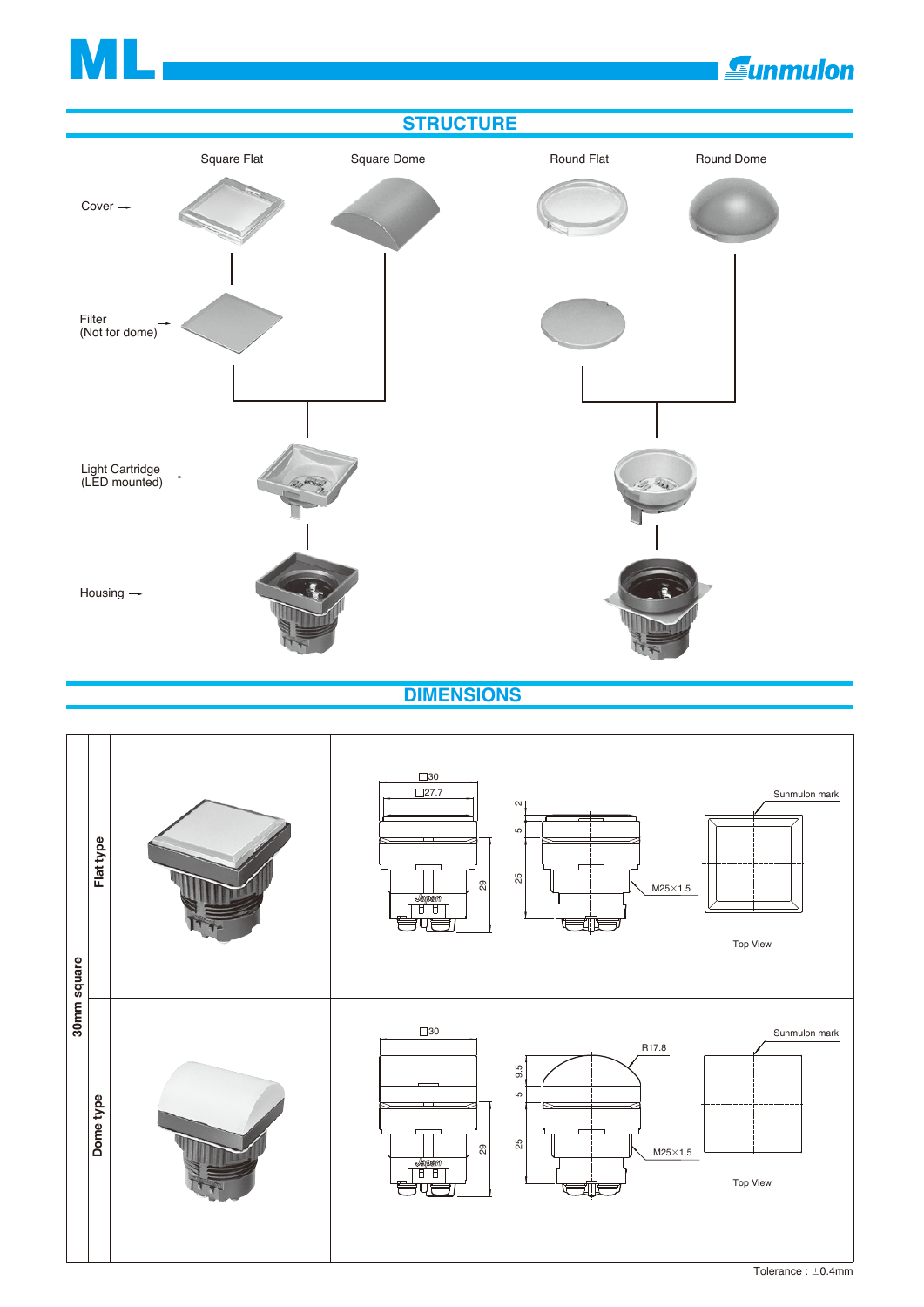



### **DIMENSIONS**



### **INTERNAL CONNECTION ARRANGEMENTS**



| R, G, Y                                           | SB, SW, SG                                                                                             |            |     | Combination of R, G, Y                                                                | Combination of R, G, Y and SB, SW, SG                                                    |
|---------------------------------------------------|--------------------------------------------------------------------------------------------------------|------------|-----|---------------------------------------------------------------------------------------|------------------------------------------------------------------------------------------|
| +₩₩₩<br>$-0L2$<br>+₩₩₩                            | <b>INN</b> W⊣<br>$-0L2$<br>$L1$ <sub>o</sub> $-$<br>$\blacksquare\blacksquare\blacksquare\blacksquare$ |            | 12V | . .<br>$\sim$ L2<br>–w∼<br>$L1$ <sup>o-</sup><br>$\rightarrow$ L3<br>⊦w∼              | ╺<br>$\sim$ L <sub>2</sub><br>⊦w∼<br>$L1 -$<br>$\sim$ L3<br>-w-                          |
| ⊸L2<br>$\leftrightarrow$ $\leftrightarrow$ $\sim$ | $L1$ $-$<br>$-0L2$<br><b>HHHHW</b>                                                                     | Dual-Color | 24V | ▸ ┣┼╂<br>$-0$ L2<br>$L1 -$<br><b>NNNW</b><br>. .<br>$\sim$ L3<br>– <del>אי או א</del> | $\sim$ 12<br>$L1$ <sub>o</sub><br>$\overline{\phantom{a}}$ L3<br>– <del>⊣ ⊣</del><br>-w∼ |
|                                                   |                                                                                                        |            |     | $\blacksquare$                                                                        |                                                                                          |

### **Dual-Color Combination**

| $L1 - L2$ | R  | G  | OY | <b>SB</b> | <b>SB</b> | <b>SB</b> |
|-----------|----|----|----|-----------|-----------|-----------|
| $L1 - L3$ | G  | OY | R  | R         | G         | OY        |
| $L1 - L2$ | SW | SW | SW | SG        | SG        | SG        |
| $L1 - L3$ | R  | G  | OY | R         | G         | OY        |

\* R=Red, Y=Yellow, G=Green , SB=Super Blue, SW=Super White, SG=Super Green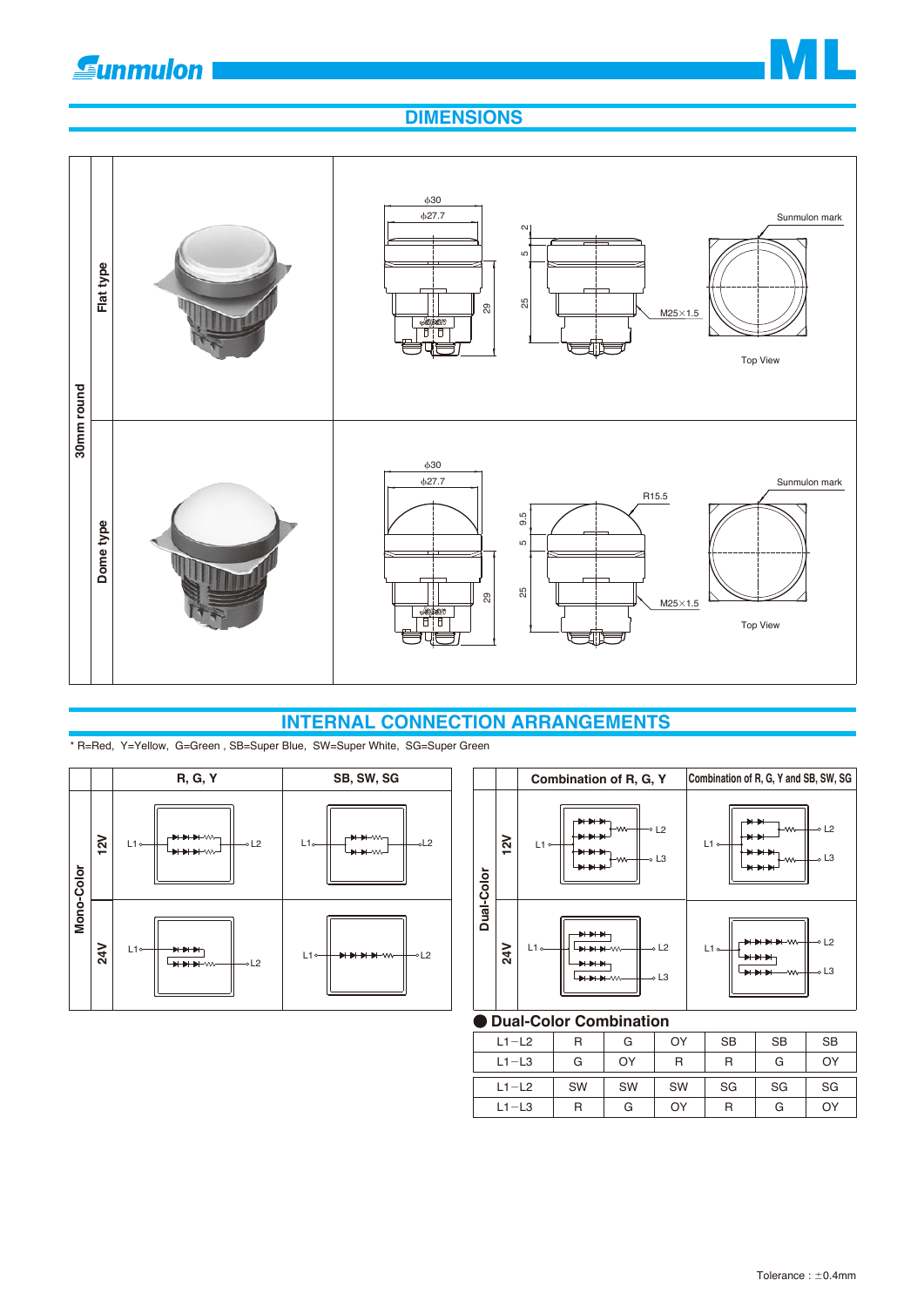

 $Anode(+)$  $Cathode(-)$  $Cathode(-)$ 

Mono-Color Dual-Color

 $Anode(+)$  $Cathode(-)$ 

### **TERMINALS**

### **TERMINAL LAYOUT**



**#187 Tab/solder terminal Screw terminal**

### **TERMINAL SHAPE**



**#187 Tab/solder terminal Screw terminal**

 $\overline{2}$ L1  $\Xi$ ٢Ω เ<br>5<br>เว 3.75 6.5



 $L1$ L2  $L3$ 

Terminal<br>No.

### **Panel Layout / Panel Cut Dimensions**

Panel thickness:  $1 - 6$ mm **Panel Layout Panel Cut Dimensions** Square Flat **Square Flat Square Dome Round Flat** 30m 30n **Square Dome** 30m  $\Phi$ 25  $^{+0.2}_{-0.2}$ dinimum 30 Minimum 30 30n Round Flat 30m Minimum 30 30n Round Dome **Round Dome** 30m 30n

n : number of unit (horizontal) m : number of unit (vertical) \*Panel Cut Dimension should be after panel paintings.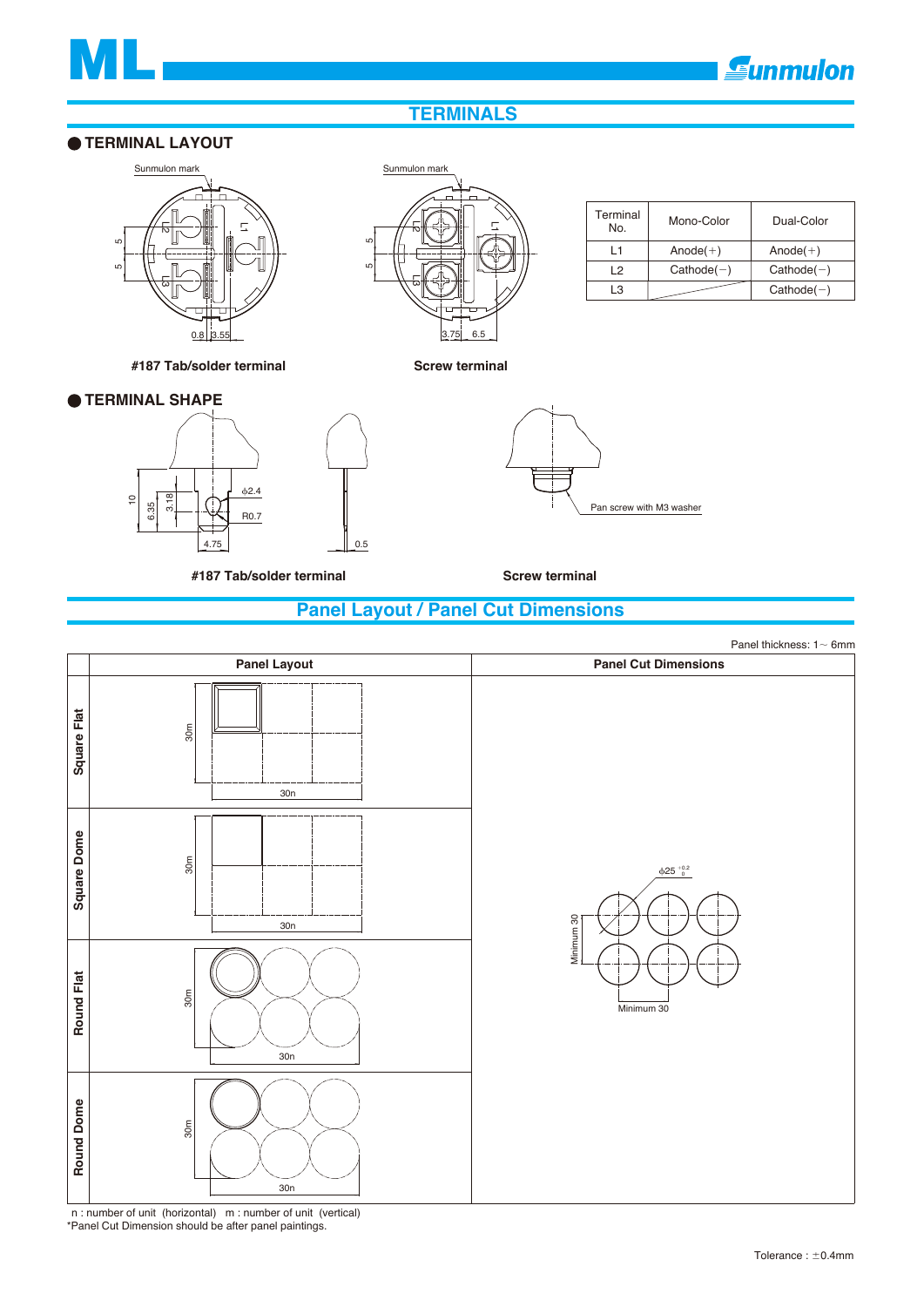## *<u>Eunmulon</u>*



### **Mounting Tool**

### **Part No. : ML-0610**

**Recommended tool for mounting unit on panel.**





### **REPLACEMENT PARTS**

### **COVER**

| Color<br>Item     | Clear      | Red        | Green      | Orenge<br>Yellow | Yellow     | <b>Blue</b> | Milk White |
|-------------------|------------|------------|------------|------------------|------------|-------------|------------|
| Square Flat       | ML-0566-CC |            |            |                  |            |             |            |
| Square Dome       |            | ML-0568-LR | ML-0568-LG | ML-0568-LO       | ML-0568-LY | ML-0568-LB  | ML-0568-LM |
| <b>Round Flat</b> | ML-0567-CC |            |            |                  |            |             |            |
| Round Dome        |            | ML-0569-LR | ML-0569-LG | ML-0569-LO       | ML-0569-LY | ML-0569-LB  | ML-0569-LM |

### **FILTER**

| Color<br>Item | Red        | Green      | Orenge<br>Yellow | Yellow     | Blue       | Milk White |
|---------------|------------|------------|------------------|------------|------------|------------|
| Square        | ML-0570-LR | ML-0570-LG | ML-0570-LO       | ML-0570-LY | ML-0570-LB | ML-0570-LM |
| Round         | ML-0572-LR | ML-0572-LG | ML-0572-LO       | ML-0572-LY | ML-0572-LB | ML-0572-LM |

### **ACCESSORIES**

Sunmulon mark side





PART No.

ML-1561

\*Only screw terminals can be used



### **Shade hood dimensions**







A piece of rubber packing is set inside.

**Installing the terminal cover Installing the shade hood (square and round)**  $\blacksquare$ \* With water resistant structure (Otherwise rubber packing is not required)